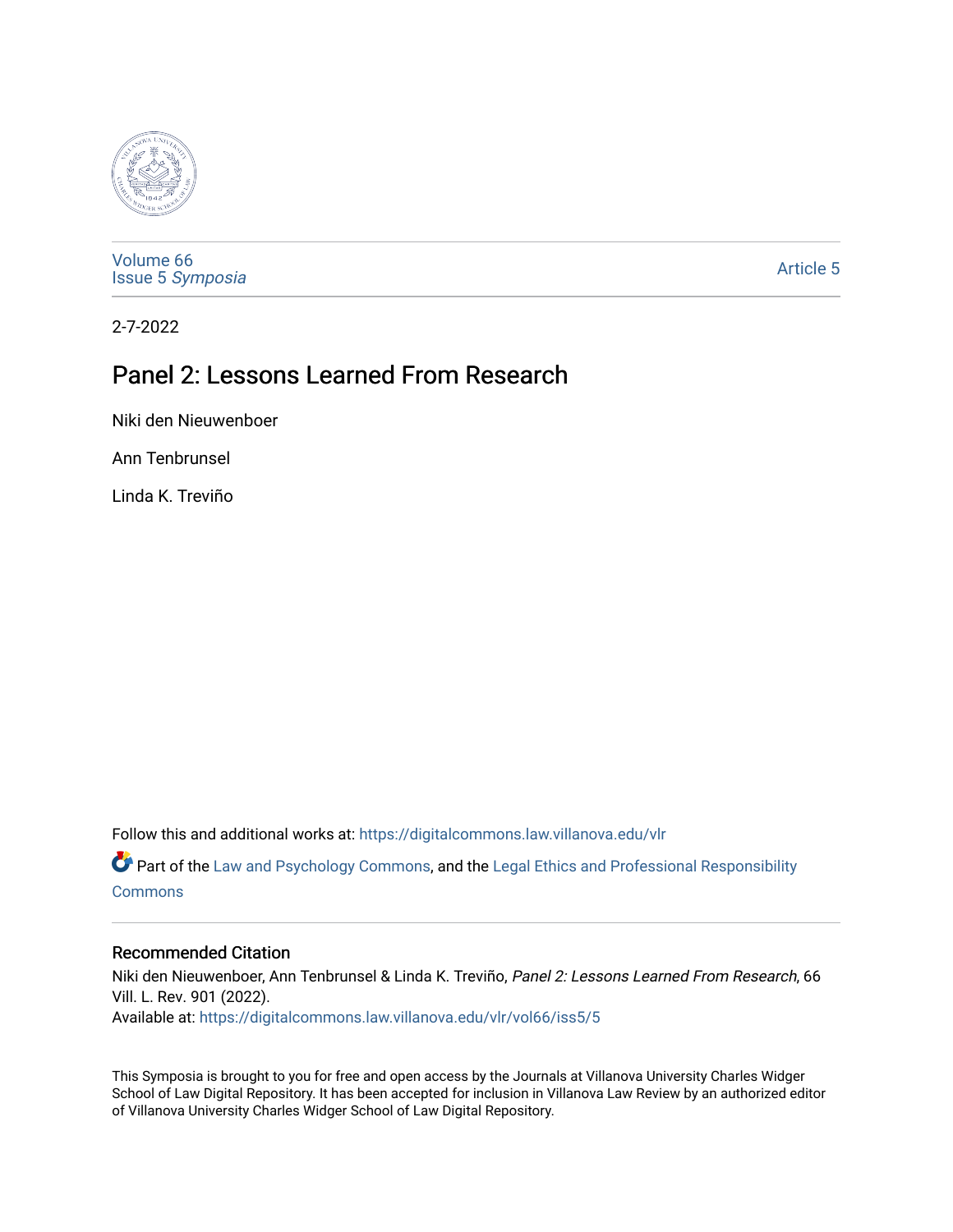### 2021]

### TRANSCRIPTION OF THE 2021 *VILLANOVA LAW REVIEW* NORMAN J. SHACHOY SYMPOSIUM: *PRACTICAL ETHICS IN CORPORATE LAW: THE SCIENCE, INSTRUCTION AND "REAL-WORLD" APPLICATION*

#### PANEL 2: LESSONS LEARNED FROM RESEARCH\*

#### MODERATOR: J.S. NELSON\*\*

#### PANELISTS: NIKI DEN NIEUWENBOER, PHD\*\* ANN TENBRUNSEL, PHD\*\*\*\* LINDA K. TREVIÑO, PHD\*\*\*\*\*

PROFESSOR J.S. NELSON, VILLANOVA UNIVERSITY CHARLES WIDGER SCHOOL OF LAW: We are so grateful to have the best of the best here. These are the people shaping the field, discovering all these really important things about human nature, and how we act and what we actually do—not what we *think* we want to do sometimes, but what we actually do.

So this next session is about how lawyers should think about getting the ethical behavior that they want from organizations and others. Obviously, we have a business-school crowd here too. And we're thinking about shaping culture.

What are the things that we can do to shape culture? How do we create the culture we want, and implement all these findings? We can't possibly implement all the findings, but how do we change what we're doing based on the findings that you have been discovering, and that have really changed our understanding of behavior and ethics?

Let me turn here, at the beginning, to Ann to talk a little bit about framing. She has done an enormous amount of work on how framing matters. As we start this conversation, it seems natural to ask her how we should frame our thinking on this subject.

\*\*\* Associate Professor of Organizational Behavior and Business Ethics, University of Kansas School of Business.

\*\*\*\* David E. Gallo Professor of Business Ethics, Mendoza College of Business, University of Notre Dame.

\*\*\*\*\* Distinguished Professor of Organizational Behavior and Ethics, Director of the Shoemaker Program in Business Ethics, Pennsylvania State University Smeal College of Business.

(901)

<sup>\*</sup> The 2021 Norman J. Shachoy Symposium took place virtually on February 19, 2021 at Villanova University Charles Widger School of Law. This transcript has been edited and excerpted.

<sup>\*\*</sup> On leave at Harvard Business School, 2021-22. Formerly Associate Professor of Law, Villanova University Charles Widger School of Law; Department of Management & Operations (by courtesy), Villanova School of Business; Senior Fellow, Wharton School, University of Pennsylvania.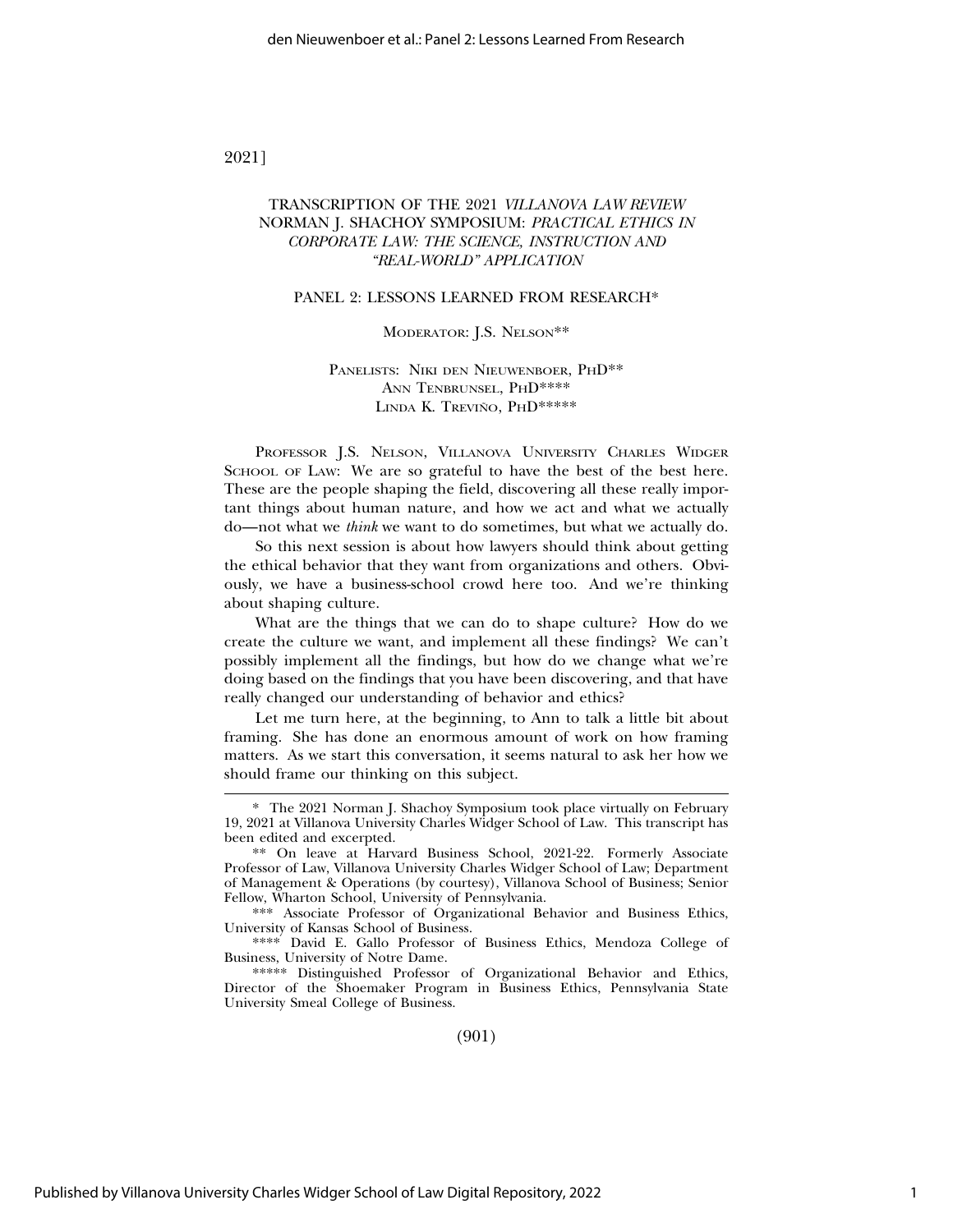DR. ANN TENBRUNSEL, MENDOZA COLLEGE OF BUSINESS, UNIVERSITY OF NOTRE DAME: Sure, so as I mentioned, framing is one of the reasons why we see ethical fading occur, and our work has really uncovered two dominant frames: the business frame and the ethical frame. Of course, we wish these frames were integrated. We might desire them to be, but it turns out not to be the case.

If I prime Linda to think in a business frame, and I prime Niki to think in an ethical frame, and I give them the same decision with an opportunity to deceive, Linda (in the business frame) is going to be more likely to lie, and Linda is also going to be like more likely to think only of herself and not of the impact of her decision on others. She is more likely to engage in a cost-benefit analysis, which is interesting given that federalgovernment proposals often require cost-benefit analysis. But it is more indicative of unethical behavior, and it helps explain why Linda would behave more unethically.

Further, Linda is also at a lower level of construal. So she's looking at the bark on the tree, whereas Niki is looking at the forest. Linda is focused on "What makes sense for me in this moment?" We can change the default behavior within a frame—unethical behavior in a business frame, and ethical behavior in an ethical frame—by altering whether one is thinking of oneself or others, whether the person is engaging in a cost-benefit analysis, and the person's level of construal. So, if I ask, "Linda, why don't you think about the impact of your decision on others?," she behaves more ethically. Conversely, if I ask Niki, to shift her from an ethical to a business frame, "Why don't you think about the pros and cons of your decision?," she suddenly behaves as unethically as Linda did.

What we have to ask ourselves is, in organizations—and it could be in sub-units of organizations, or it could be at the top management team—is what frame is being promoted? Relevant to this crowd, and what I think Linda is going to discuss, is that, in addition to a business and ethical frame, it is likely that a legal frame is an important influence on behavior.

In some of the work we've done on sexual harassment, you can very much see that sexual harassment is often viewed through a legal frame. This means that it is considered very much from a liability perspective. That choice has some quite unfortunate consequences for preventing sexual harassment, in part because it aligns the interests of the organization or the university with the perpetrator, and not the harasser. In fact, both the organization and the perpetrator usually want to avoid legal issues, and thus, really want this to go away. It should be seen as an ethical issue instead. The action that causes harm is unethical, and thus this is an ethical subject. It's not just a complaint that we need to get rid of. So, to me, understanding the frames that are operative—and I think that Linda will talk about this from an informal culture perspective—is really important.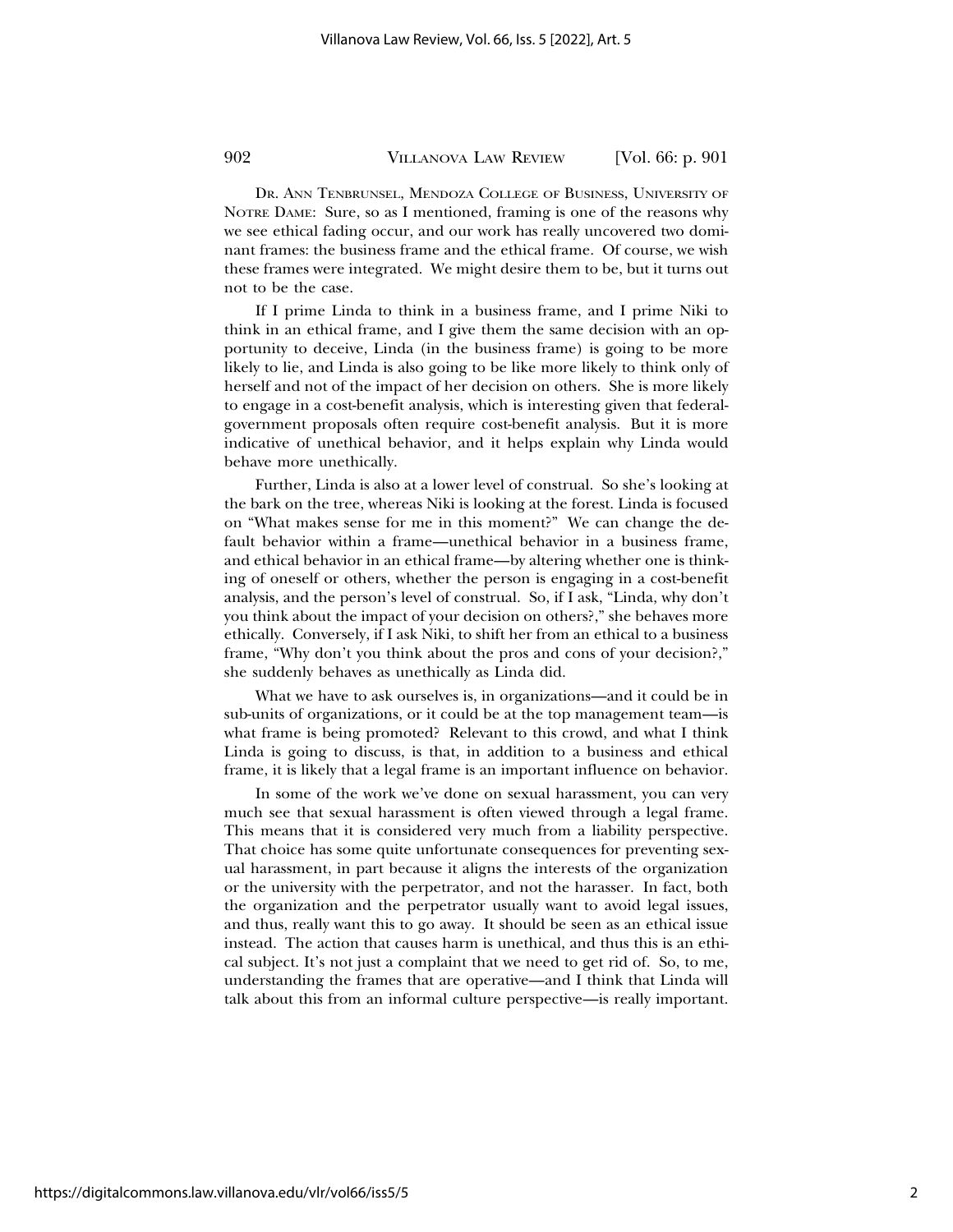PROFESSOR NELSON: Definitely, definitely. Could we also ask you a bit about how we should be approaching thinking in framing terms? How we should be approaching questions to get the best ethical behavior within organizations? Should we, for example, come from an aspirational values place? But then, you know, lawyers are always thinking about, "Okay, how do we implement this?" What rule do you want us to write? What should the handbook say? What would you tell us from your experience in your research about how we should come out on these questions?

DR. LINDA K. TREVIÑO, PENNSYLVANIA STATE UNIVERSITY SMEAL COL-LEGE OF BUSINESS: Do you mind if I take this one?

PROFESSOR NELSON: Please do, thank you.

DR. TREVIÑO: Yes, so I did a study a number of years ago that got very much at this. As I mentioned earlier, we have this formal component of the organization—things like the code and the training, and things that the sentencing guidelines tell us to do. Then we have a more informal side, which is what people are actually doing on a day-to-day basis.

And what we found—what I found actually in multiple studies—is that things like having a code doesn't influence behavior much at all. I'm sorry to say to everybody. Now, it does have an impact if you . . . .

PROFESSOR NELSON: Repeat that one more time for all the lawyers, please! Repeat that one more time. We really need to hear that.

DR. TREVIÑO: I refer to codes of conduct now as wallpaper. Some of them are more effective than others, mainly because they're enforced more consistently. So we do know that, if a code is taken seriously and enforced, it can have an impact on behavior. But you can't make a rule for everything. I know that that's hard for lawyers to hear, but it's true.

Here's what we've learned when we tried to understand what actually works and doesn't in ethics and compliance: we found that, if employees perceive that the program and the organization are more about values, aspirations, and caring about them as people and treating them fairly, you get much better outcomes. You get much better, more ethical decision making, more reporting of unethical conduct—all the things that we care about—including higher ethical awareness. All of that.

Then if employees perceive that it's all about covering the organization's rear end—that this is all about just complying, and somebody's got their finger on me, and they don't really care about being good, they just want to comply—that leads to a kind of cynicism and attitude that it's really okay to break the rules, to be unethical.

One of the important points that I wanted to make here is that the people in the organization who know what's going on—you know, what's happening, know whether people are misbehaving, whether unethical be-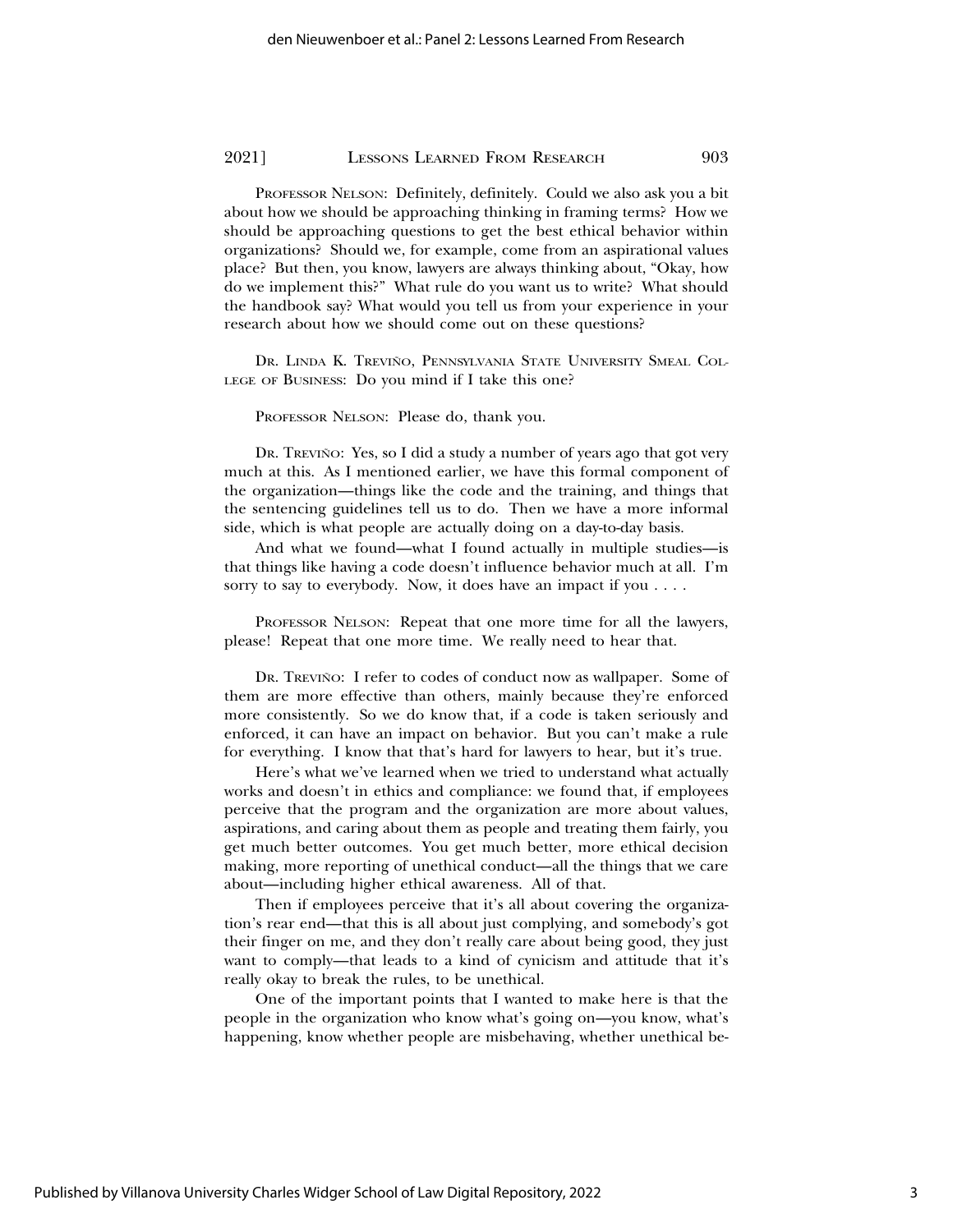havior is happening, whether illegal behavior is happening—what we need for them to do is to be willing to step up and speak up. Ann spoke to the fact that this is really difficult, and people think they will, and then they don't. This is something that I've been studying quite a lot to try to understand what goes into whether people will speak up, and then if they do, can they be successful? What happens to them in organizations?

A lot of that has to do with the culture, or something we call psychological safety—whether they feel safe doing so. Most people don't actually feel safe speaking up, and I think it's a huge problem for this group to think about: how do we create an organization where people are going to be willing to speak up?

I'll say one more thing—other people may want to jump in because I think we're running out of time—but I think somebody asked a question about leadership management. What should management do? What should leaders do?

I spent a lot of time studying something we refer to as ethical leadership, and it is extraordinarily important. Again, all of the outcomes are better if people perceive their leaders to be ethical. That means that they care about the people underneath them; they care about developing them; they're fair; they're principled; they make principled decisions; they hold everybody accountable, including themselves, for ethical behavior; and they also have to behave ethically themselves.

So being a role model essentially is what it boils down to. That turns out to be extraordinarily important. It's more part of the informal side of the organization because it's the day-to-day. And it's more the supervisory level. I mean, it's important at all levels.

So the CEO is important, and you know the people at the top are important, but what your supervisor is telling you is really important. If you come back from ethics training, and your supervisor says, "Well, you know, that was a waste of time," that's a hugely powerful message. Or, if they say, "I don't care how you make the numbers, just make them," that's a hugely powerful message. On the other hand, if you sit around and have these conversations like Ann was talking about with an ethical frame in which they ask you to think about the decision that you're making, and whether there might be harm to stakeholders who are important in this situation, that's a totally different message. That's saying that this leader cares about people, cares about the community, cares about customers, cares about us, and that just puts everybody in the ethical frame that Ann was talking about.

Those are a few things, and then the other thing that we could talk about is the performance management system, which is hugely important. Niki referred to it earlier when she talked very briefly about the study that she was involved in. We have goal setting. We have incentives. We have disciplinary actions. People pay a lot of attention. Those are very motivating. All of it. We just don't pay nearly enough attention in law, in ethics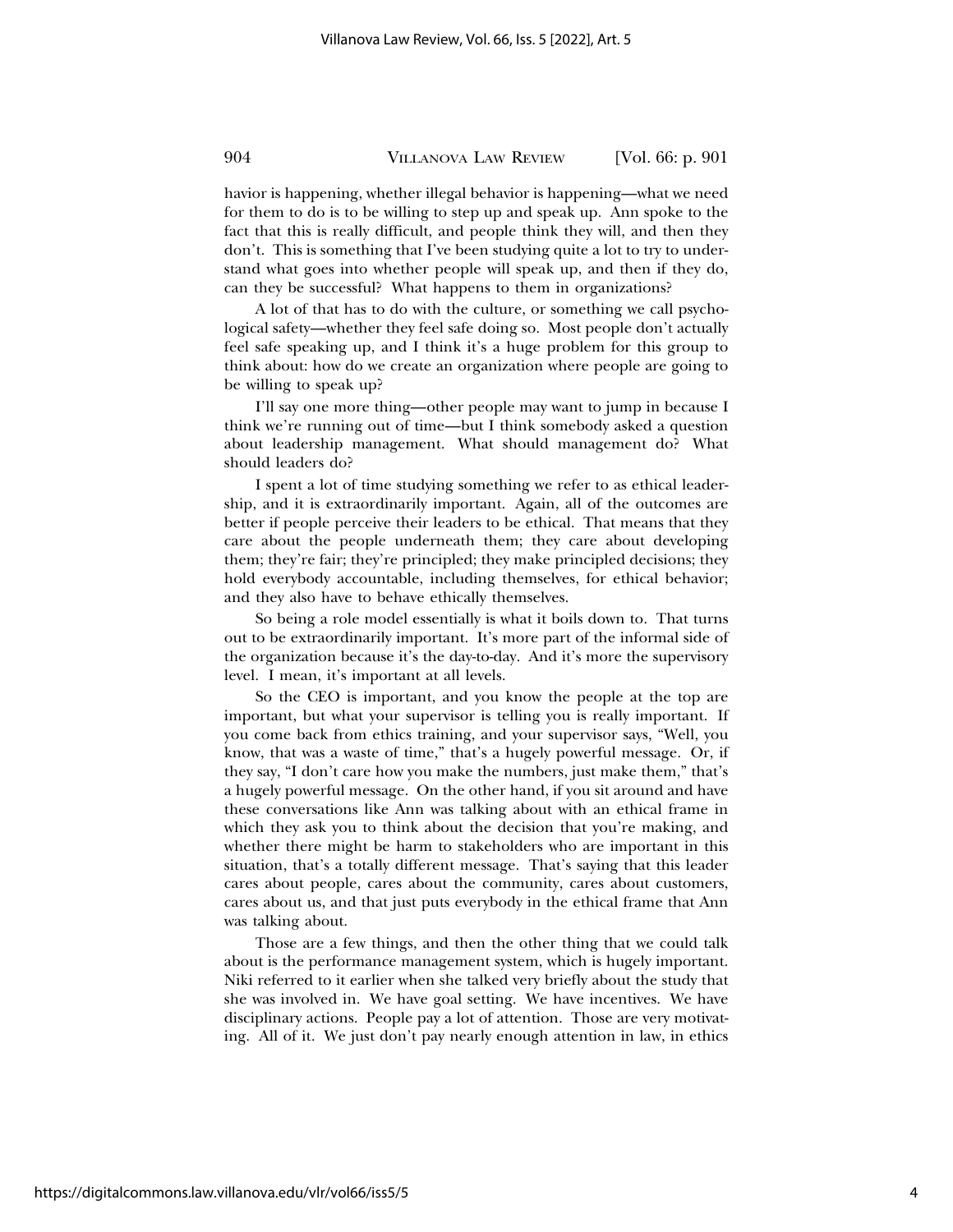and compliance, to the makeup of the performance management system and how that's affecting people's behavior. Usually Human Resources is in charge of that, not us, and I think that is a big mistake. We need to be involved in that because we understand how that affects these really important outcome behaviors.

DR. NIKI DEN NIEUWENBOER, UNIVERSITY OF KANSAS SCHOOL OF BUSI-NESS: Can I just jump in?

PROFESSOR NELSON: Yes, I wanted to get you involved, but one thing I wanted to ask as Linda was bringing it up, could you talk to us a little bit more about what these informal systems look like? A lot of your research is on middle management and behavior, and these other things, and there's a mantra that you sometimes hear—you guys brought this up in a discussion before we even had this panel—that often you hear people in management positions saying, "No, I just hire great people and then I let them be." Is that going to work?

DR. TREVIÑO: Oh, no.

PROFESSOR J.S. NELSON: Could you talk to us a little bit about that?

DR. NIEUWENBOER: But, no. You know, people respond to the pressures that you put on them, right? And I remember, in a former project that Linda and I worked on, how the ethics and compliance officers were complaining about how a CEO saying, "We don't hire thieves, and so we don't have to worry about ethics and compliance." And we see this time and time again.

If you look at the study that I spoke about earlier with Wells Fargo and the same thing with the military—and I'm not disclosing anything that's not out there, that people can't Google. There's a report. It's called "Lying to Ourselves: Dishonesty in the Army Profession." I think the big takeaway is that, if you make people worried about their career, about being fired, then they will do whatever they need to do to get by. Not because they want to. It's like in our study.

Folks could gain bonuses by lying, but a majority of folks weren't motivated by those bonuses. The thing that drove them to fall in line with unethical behavior—because that was very much something that their middle managers were shaming them into doing—it took a lot of force to get all of these people to engage in unethical behavior, and the thing that ultimately drove them was: I don't want to lose my job, right? In the organization in our study, it was mostly because the pay that they also received was very good. If you look at them, probably they wouldn't be able to get similar pay in a different organization given the type of employee in the military, and, basically, they will be sort of phased out of their careers—which is hugely scary for military officers especially because they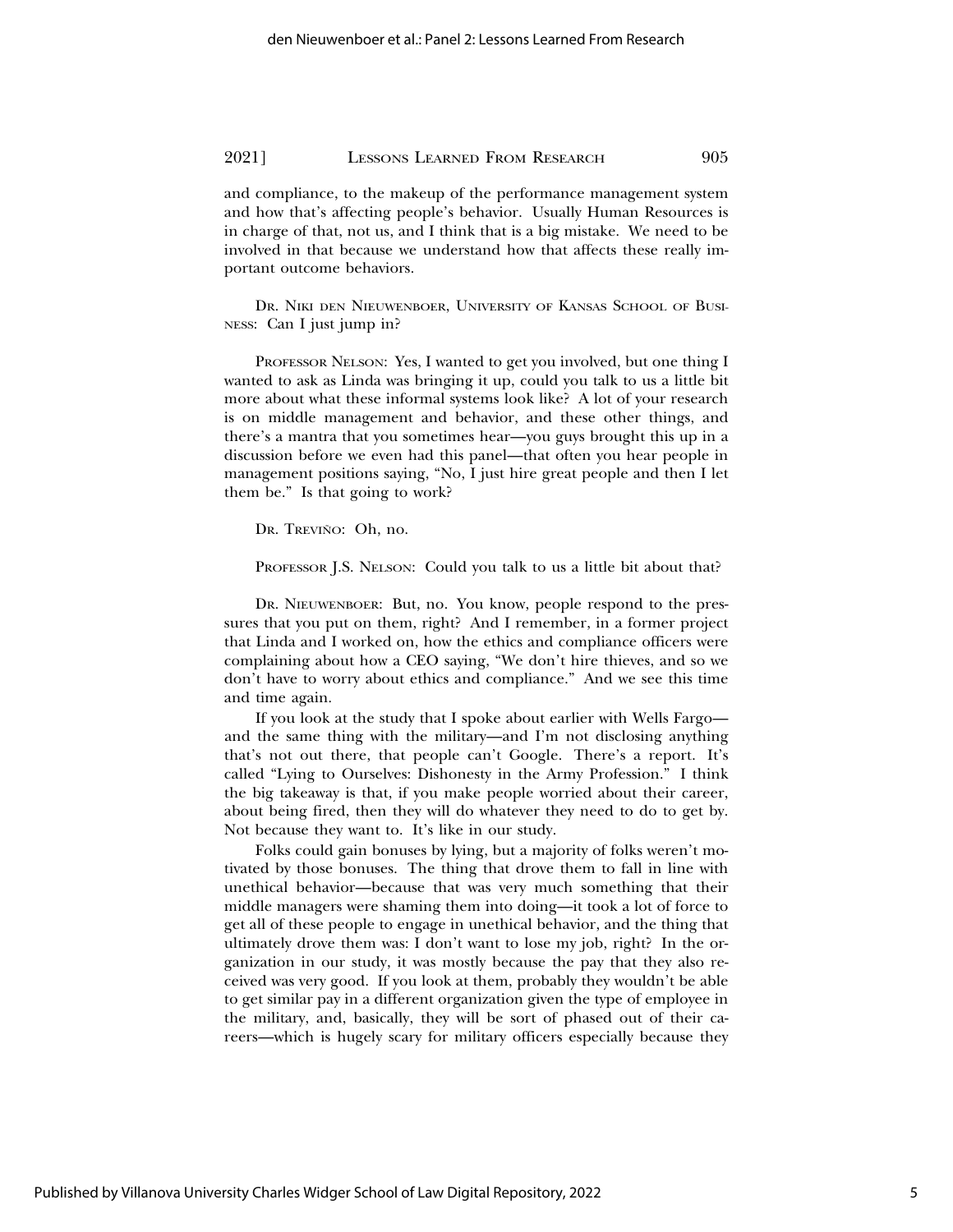don't know the civilian world, so they have no idea what their post-military life might look like, or what kinds of jobs might be available to them, et cetera.

If you look at Wells Fargo, some of the 5,300 employees that were fired in the course of the accounts scandal say that they were blacklisted after getting fired. So they were not able to find another job at a bank. And those kinds of things, nobody will resist that. People will just comply, and they will be miserable about it. But now keep in mind that, in Wells Fargo, the official rule was—so official rules don't really matter in guiding behavior—the official rule was that they were not supposed to be fired for performance problems. That was not supposed to happen. Except it did. And that's why you can write your policies and material like that, but what people will actually do in practice might totally deviate from those policies.

I also wanted to back up a little bit to talk about compliance and aspiration, to get back to the original question that you asked. Because you know—especially, with me hanging out with the military crowd—some organizations just have to have very strict compliance. By now, we have more people dying in training accidents in the military than we have dying in combat. So things like safety, but also sexual harassment training and other compliance initiatives, are very, very important.

But, if compliance initiatives are the only thing that you do, Linda's research suggests that they actually backfire and create more unethical behavior. So, if you have an organization industry where compliance is very important—which you know is many industries like the financial industry, the pharmaceutical industry—be sure that you also have that aspirational aspect, because just focusing on the compliance will not create the best outcomes for you. In fact, it will create worse outcomes for you, research suggests.

Linda also mentioned fairness, which is a more fluffy concept, and I just wanted to reemphasize its importance. Tom Tyler, who is actually a professor of law and psychology, does research that is very close to our field. He has found that, if you focus on fairness, and if you are perceived as a legitimate leader, you can actually get people voluntarily to comply with your rules and policies and all those kinds of things. If you get voluntary compliance, then you need less monitoring, and you create overall a much more pleasant culture within your organization.

So some things that you might want to think about in creating this a fairness culture, I guess we call it, are things like offering opportunities for folks to present their views if you accuse them of something; that your procedures are neutral, transparent; that people understand the rules that you have imposed. In the military, it's especially important that they understand why on Earth you have all these rules because that is not always clear to everyone. Also, things must be fact-based, and applied consistently across people and across time. When you do all those more informal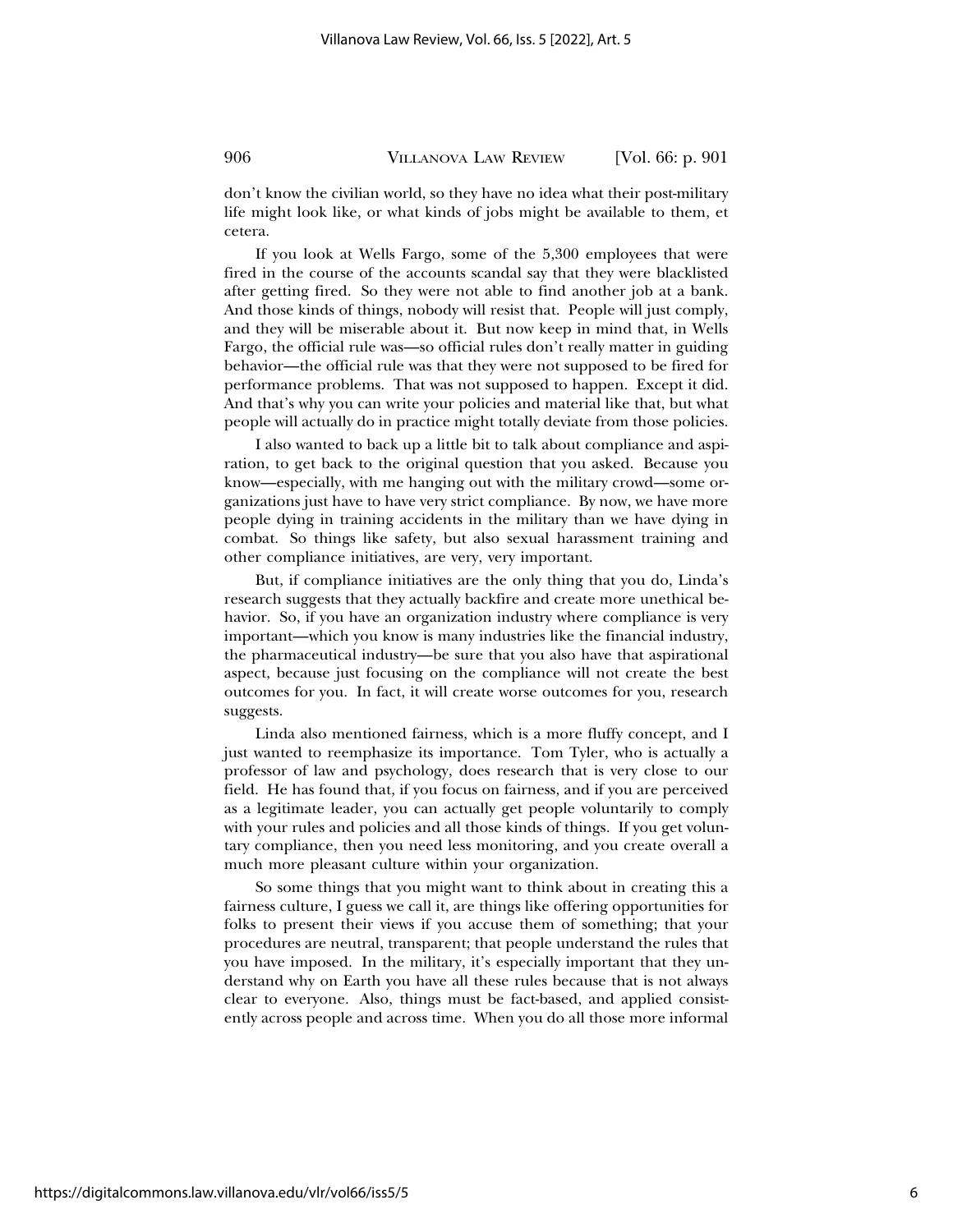things, you have much better outcomes in terms of ethical and unethical behavior.

PROFESSOR NELSON: Yes, and let's get back to Linda's speak-up culture because this is such an important point. Not only do we find out what's actually going on within our organizations by allowing people to speak up, but there's another thing that's hot in management school, which I want to ask you guys about because this is something that that we really need to question. That is: when an organization is running very "efficiently," and nobody is discussing things in meetings, is that a sign of a healthy ethical culture, or is that merely apathy or fear? What are we looking at and how? How do we make sure that we have our employees engaged such that they feel comfortable speaking in meetings, such that they feel comfortable bringing an issues to us, such that we find out about things within organizations before they become 5,300 employees fired for the same thing at Wells Fargo?

DR. TENBRUNSEL: I worked with a very large non-governmental organization for a number of years that has employees dispersed all over the world. One of the outcomes, perhaps based in part on our discussions of motivated blindness and ethical fading, is that they began to have leaders rate their own ethicality, and they had the leaders' subordinates rate leaders on the same dimension. When there was a disconnect such that those two ratings deviated, the organization began a discussion. Importantly, they didn't say that one rating was right and the other was wrong, but rather, because it is such a big organization, they used these discrepancies as a place to begin a conversation to see if there was any ethical fading and motivated blindness at work.

At the heart of your question—as to why we don't speak up—in part, this is because we're afraid, in part because it's not the culture, but also, in part because we don't feel that we have anything to say because we haven't seen it. My work focuses on that last piece.

You have to look at why people are not motivated to see their behavior. So, if all the money is brought in through one division, for example, that is likely to be the place where people will not see problems. There was a study on Enron, looking at all the emails in and out of divisions. Within a particular division that had a lot of problems, there were very few emails being sent out, so it became a separate division, an isolated area.

There's a question that I saw in the chat about working from home, and I know that Linda and I have been talking about that for a while. Yes, I mean that could be significant because people working from home are probably not absorbing the organization's informal norms, which could be good or bad. If you have bad informal norms, it might be a positive. If you have good informal norms—I worked with a top management team of an organization recently, really two years ago; COVID has disrupted my sense of time—but they did a really nice job after my talk of trying to talk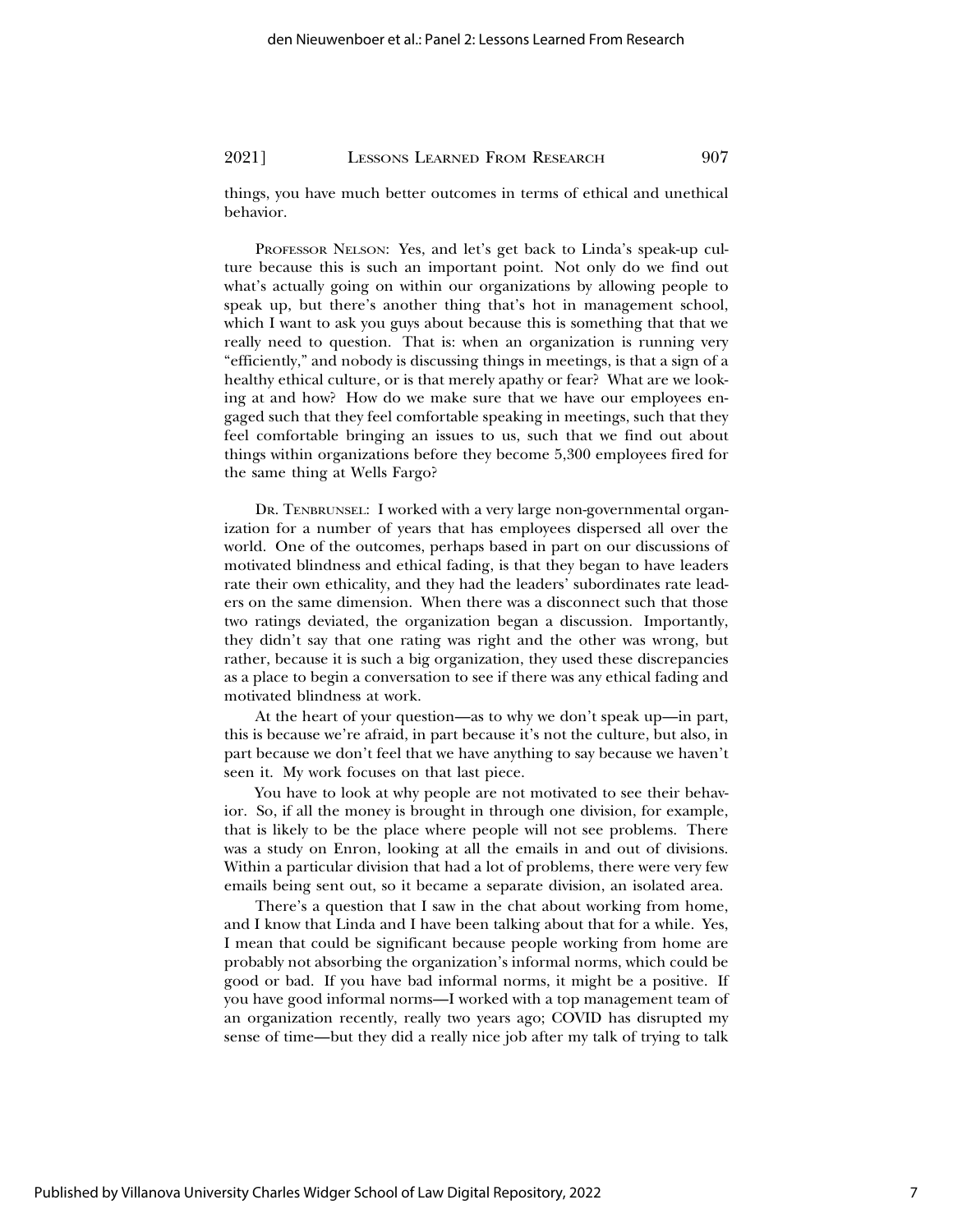about dilemmas. Then they gave people choices to see what they would do. The choices weren't along the lines of "tell or not tell;" they were like "wait a day," or "go talk to your friend about it." More like real, normal responses you might have.

Then someone in the audience would stand up and say that was it was their dilemma, and here's what they did. Not necessarily right or wrong. One of those was about a person, and the CEO constantly referred to this person as a star performer. "Look at so and so, they're just awesome." Well, this person ended up being a bad person, a bad apple, but nobody would say anything because they knew that they were never going to be heard. And what that CEO said is—and took credit, took blame—is, "I will never again favor one employee over the other, because that alone creates a barrier for me to hear information about them." So those are just a few ways to think about it.

PROFESSOR NELSON: That is really, really important, and I want to make sure that . . . .

DR. TREVIÑO: I was just going to say.

PROFESSOR NELSON: Great, I was turning to you next, Linda.

DR. TREVIÑO: Well, let me just say something about Ann's point, and then maybe you have other questions. So I think that the CEO could also think about focusing—if you are going to hold someone up as a role model whom everybody should look up to, why not have it be the person who spoke up when it was hard, right? I don't know if they still have it, but Lockheed Martin used to have this program that was called the Chairman's Award. They would tell all the managers all around the world to look for people who had done something extraordinary in the ethical realm, and to nominate those people for this Chairman's Award. What that did was to raise awareness among all these leaders that this was important to the CEO. Then they were out looking in their organizations not for the, you know, best salesperson, but the extraordinary ethical person, and they would bring these nominees and these managers from all over the place together for a dinner. They would give the award to the person who won, and then they were able to tell that story. That story of ethical behavior became part of the stories that the organization said went out in the newsletter or whatever communication mechanisms it uses. So who you hold up is important.

There is another thing that I've seen in organizations that I thought was unique and really important—because, as Ann said, people don't speak up because they're fearful of what it's going to mean for their careers. This organization set up a pretty intense, complicated system for tracking careers of people who spoke up. They made sure that those people were not getting sidetracked, and the company intervened if there was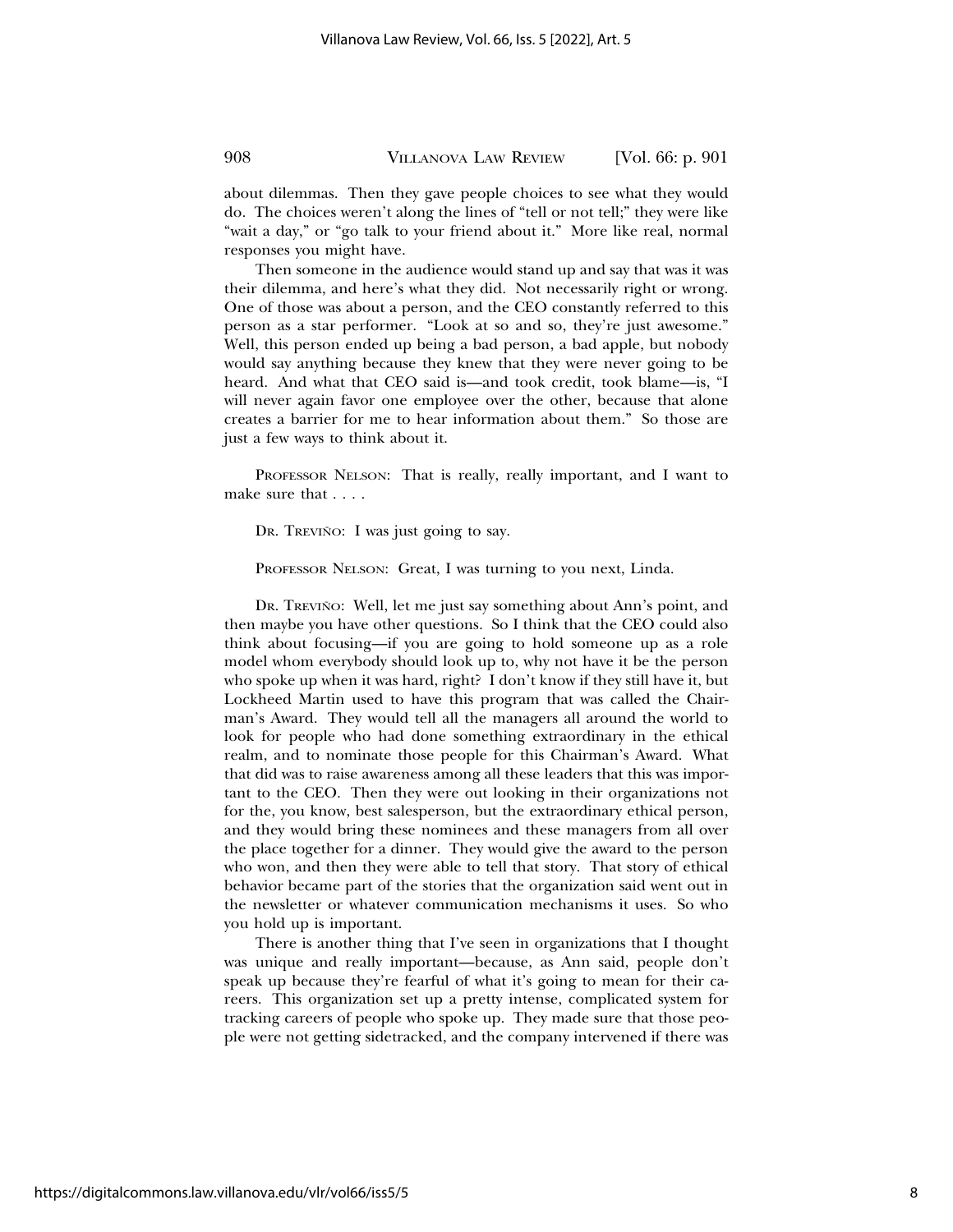a problem. Knowing that the organization has your back—look, it's amazing. I mean, it's really, really helpful.

DR. TENBRUNSEL: I have another quick example along those lines because I think what Linda is pointing at is the way in which, in this case, the formal system can actually be positive.

DR. TREVIÑO: That's true.

DR. TENBRUNSEL: In our book, we describe a company that, in their new employee training, introduces employees who have moved up the hierarchy, say, for example, a Vice President. At the end of the session, they reveal that all of these highly placed people blew the whistle early in their careers, and this is where they are, conveying that blowing the whistle doesn't have to hurt a career. So, in addition to formal programs, I think understanding—as Linda knows best—the informal rewards—what's perceived to be rewarded—is important. For example, who's included in the meeting? Who's invited to lunch? If the answers are always that it's the person who is the high performer and who cuts corners, it really doesn't matter what your formal system says. Perceptions of who, and what, is actually rewarded is going to have a much more significant influence on subsequent behavior.

We did a project on law-firm culture where we interviewed people at all levels from partners on down. There was a great story about this. It was very clear in training, and in all of their behavioral codes, that you cannot make up your hours. You have to be very diligent down to the second— I'm kidding—but pretty specific. A story was recounted about the behavior of a superstar junior performer who was clearly favored by management. He sat down at a restaurant with some other juniors—these were the other juniors telling us this—and quickly made up his timesheet for the past week, making it clear to them that the rule, "Don't make up your timesheet and be very, very diligent," really wasn't enforced since he was getting all the plum cases and partners to work with.

DR. TREVIÑO: Yes, I have another example that I think is a great example for people who are listening. So this is in the good old days, but Boeing was the first organization that I knew of to do this on a big scale. So everybody has a hotline, right? They take these reports, and hopefully act on them quickly and effectively.

What Boeing did was kind of sanitize the stories of these reports to the hotline, explain what happened in the situation, and what action they took. Because the second reason why people don't speak up is that it's like, "Why am I sticking my neck out? Why bother? Nothing is going to come of this anyway." So they put these stories on their internal website the ethics and compliance office did—and what they found was that, in the first month, the website was up some 60,000 hits. People want to know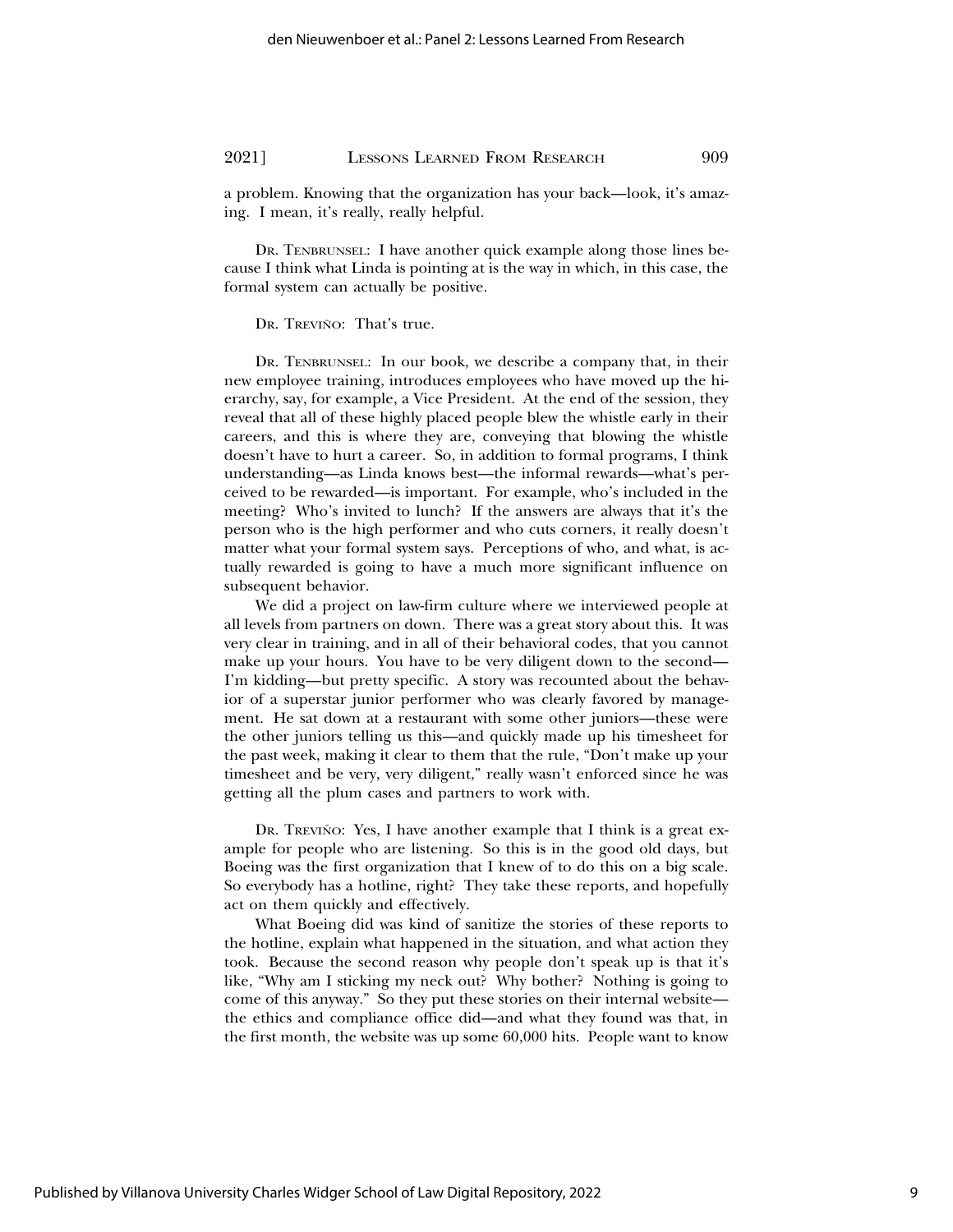that the organization cares; that, if you call the hotline, something's going to happen; the company is going to take it seriously; the person is going to survive that experience, and his or her identity is going to be protected. They talk about all of the lengths that they go to protect identity. Some of these stories are amazing. So, to me, that just says boy, people really want to know this.

They really want to know this, and we've actually taken this to the business school. You know, where we have academic integrity violations. We actually send out a report each semester at the end of the semester to students about the violations, and what happened to those students—students pay very close attention. They look at those things. They care about them. They want to know that we have an honor code that will be enforced. They want to know that, if people aren't complying and they get reported, that action is taken. So I think that those are some practical things that I've seen that seem to work.

PROFESSOR NELSON: Very important. In the five minutes we have left, which is way too short—way, way too short—I want to pull Linda out more on formal systems that work and formal systems that don't work. And then, also, Niki, you've done a lot of work on this too in formal systems. We've mentioned a bunch of this, but I want to give you a chance specifically to talk about big concepts like the big two leadership and performance management systems.

In four minutes now, give us the entire body of work . . . . Not possible, but this is an invitation to the audience to follow up to learn more about this. We're giving the audience merely a taste of an incredible field that is showing us so much about how human beings actually behave, and what we can do in within organizations to make them the kinds of organizations that we want to be in, to work with, and to be running.

DR. DEN NIEUWENBOER: Yes, I think we addressed this in various ways already. When you think about performance management systems, keep in mind how feasible are the things that you're asking employees to do given their skill level, but also very important, given the time that they have. For instance, a lot of lying in the military happens because there's just not enough time to do everything that they need to do. Time is a resource, and employee skill is a resource. If you have problems with managing those resources, people will behave unethically—that's a thing to keep in mind. Additionally, having repeatedly to reach hard-to-reach goals depletes one's cognitive resources, which also leads to more unethical behavior. Does that mean that you cannot set stretch goals? No, because stretch goals can also be awesome.

The thing is, what is the repercussion of not reaching your goals? I think that's the biggest thing that makes people ultimately decide to lie. Do they have a feasible path to do it ethically? And what will happen if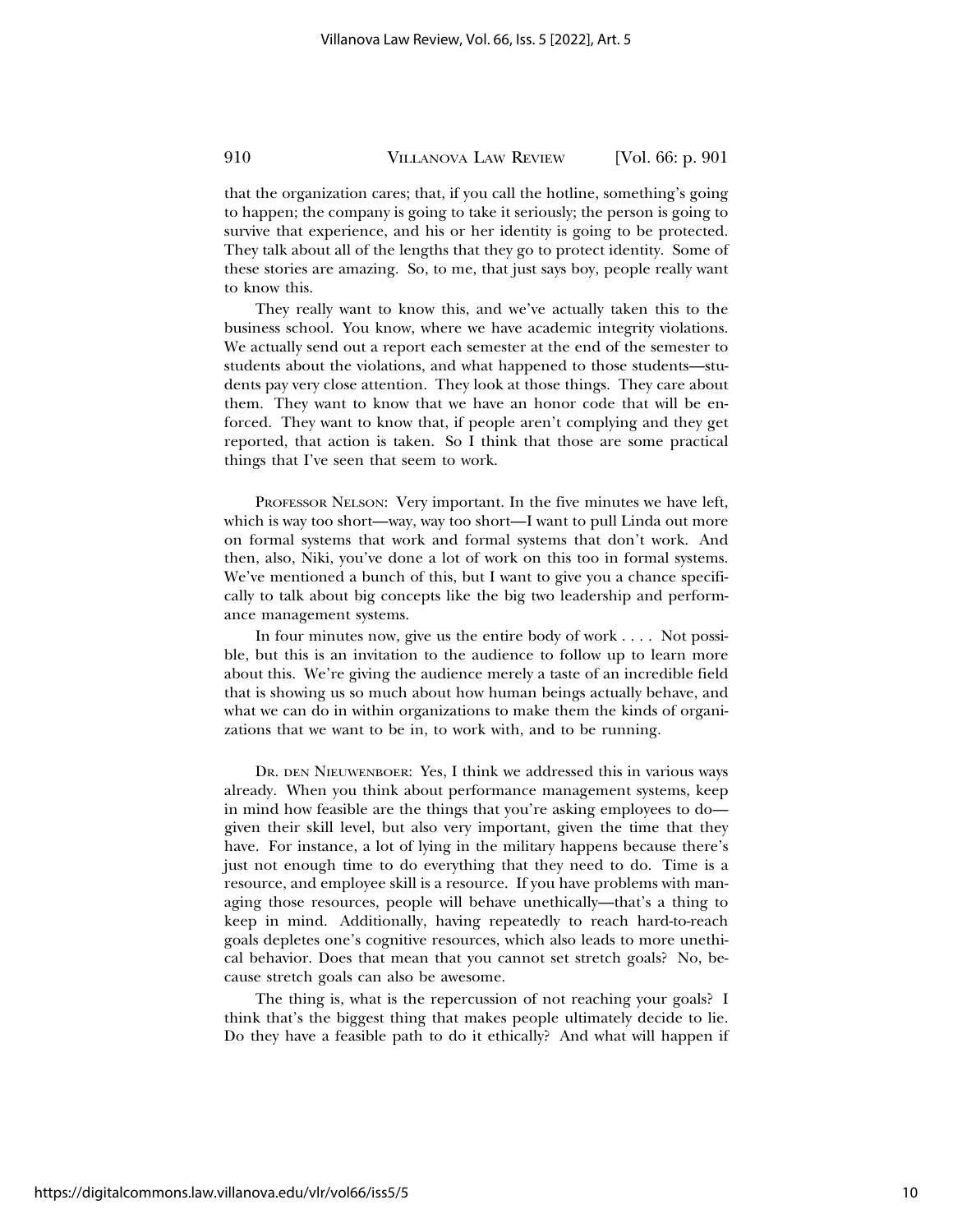they don't reach their goals? Will they get fired? I think those are sort of the highlights for performance management.

In terms of leadership, I think it's very important to speak about values, to take them seriously, and make sure that also you punish people who need to be punished. Linda has done some research on punishment, and she told me a long ago that it's phenomenally difficult to publish because we don't want to talk about these negative things. So I make it a point to talk a lot in my classroom about how you have to punish the people who do bad things, and that it is not so much for the people who did those bad things, but for the message that it sends to everybody else. Also, in the example that Ann gave, you have people be more forgiving of just one person because they seem awesome, but the problem is the message that those exceptions send to everybody else.

Because people pay attention to what happens in organization, they pay attention to who the managers favor, who the managers punish. It's a dirty thing, but you do need to punish the ones that do a bad job, who do not live up to standards, and who commit unethical behavior. Obviously, now at the same time, that might be tremendously difficult to figure out. A compliance officer whom we spoke to, she said some eighty percent of people you have to punish will remain in your organization, and then they have to work again with the people that know that they did something bad. So how can we recuperate after punishment? I'm not sure that we know a lot about that yet. It's definitely a difficult, challenging thing, but those would be the things that I think are most important.

DR. TREVIÑO: I'd like to add a couple of things to what Niki said.

On the positive side of performance management systems we forget so we tend to focus on bottom-line outcomes, such as how many widgets did you sell or whatever? Or how quickly did you do your work? Or how many people did you see? Or whatever it is.

We don't ask about the means, right? How did you do it? What kind of relationships did you build? So, I talk about having ethical goals as well as those other goals, and I think it is very possible to design a performance management system that has that. It's not as straightforward. You have to think more, but there are companies that have done it actually quite successfully.

I actually did a study with a former doctoral student about this. It was her dissertation in which we looked at punishment and outcomes.

I've noticed that people respond better if we talk about discipline and punishment. But what we found was that—and I like to talk about this—a lot of people in the audience are probably parents or are going to be parents. You know, you really have to discipline people. You have to discipline your children, right? I mean it, you'd be a terrible parent if you didn't.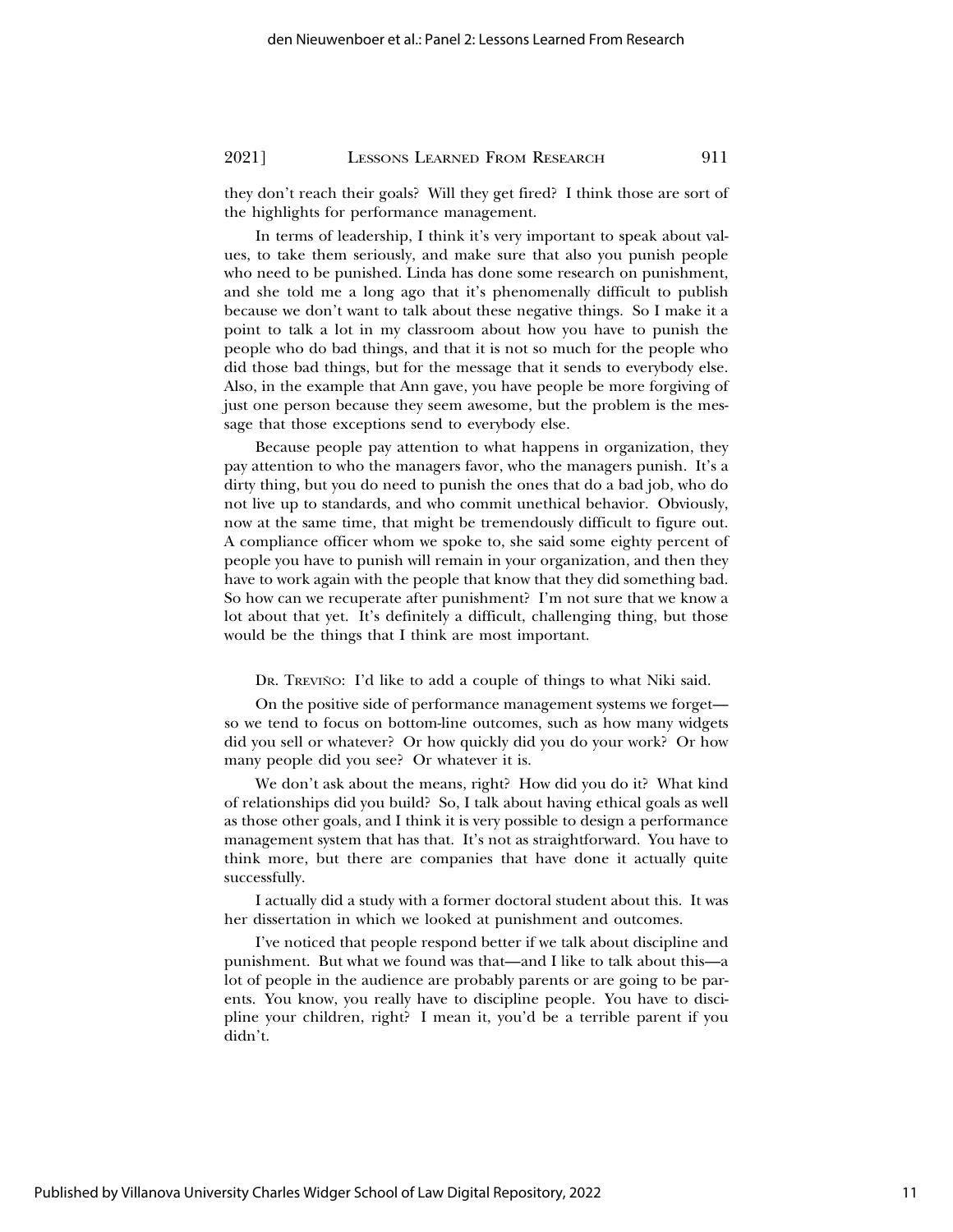As a manager, you have to discipline people too because they go off track and they need help, right? This is a way of making them aware that they've done something wrong—especially if they knew, if they recognized that they were breaking a rule or whatever, and you talk to them. You treat them fairly. This was very much a fairness perspective on this.

What we found was that it was key that the person perceived the discipline to be fair. This means similar to what others would have received in the same situation. It wasn't arbitrary if, you know, the punishment fit the crime. It wasn't super harsh. If the punishment fit the crime, then their performance actually improved, and they went on to become better employees. So I think that is a really important part of it.

Another thing that I think is interesting is—on the formal side—formal decision-making processes that you can integrate into what the organization does. For example, we now assume that there are going to be environmental impacts. Environmental impact is going to be part of the considerations when we're doing certain kinds of things, such as when we're building something or developing something. That wasn't always the case. But now we have to look at the potential harms that we might be imposing on a community when we're doing those things so you can incorporate those issues in your formal processes, these sorts of ethical considerations.

But when we talk about the informal side, the language—it goes back to, you know, some of Ann's work and a little bit of work I've done on framing as well—the language. If it's comfortable in the organization actually to say the word ethics. There are business organizations. There's a term. There was an article written many, many years ago on moral muteness in organizations and in business, especially that people look at you funny if you're raising ethical issues that needs to change. If you want to have good outcomes with ethics, it needs to be okay to be the person in the group who says, you know, I think that's not consistent with the values that we say we stand for.

PROFESSOR NELSON: Such important points. Such important points. I want to give Madeline, our student, a chance to ask some questions, but I just also wanted to throw this back to Ann a little bit too. She made a great point in our conversation before the panel started that discipline can sometimes be just letting people know where the boundaries are.

She said that she had to send an email in which she said, "This is not what we do." You know, it could be that simple: I'm just establishing what the norms are within the organization.

So, as lawyers, we tend to think about discipline in terms of going to trial and sentencing—that's not necessarily what we're talking about here. We're talking about little cues within the organization—like with your children, you're not taking them to trial and sentencing them. You're telling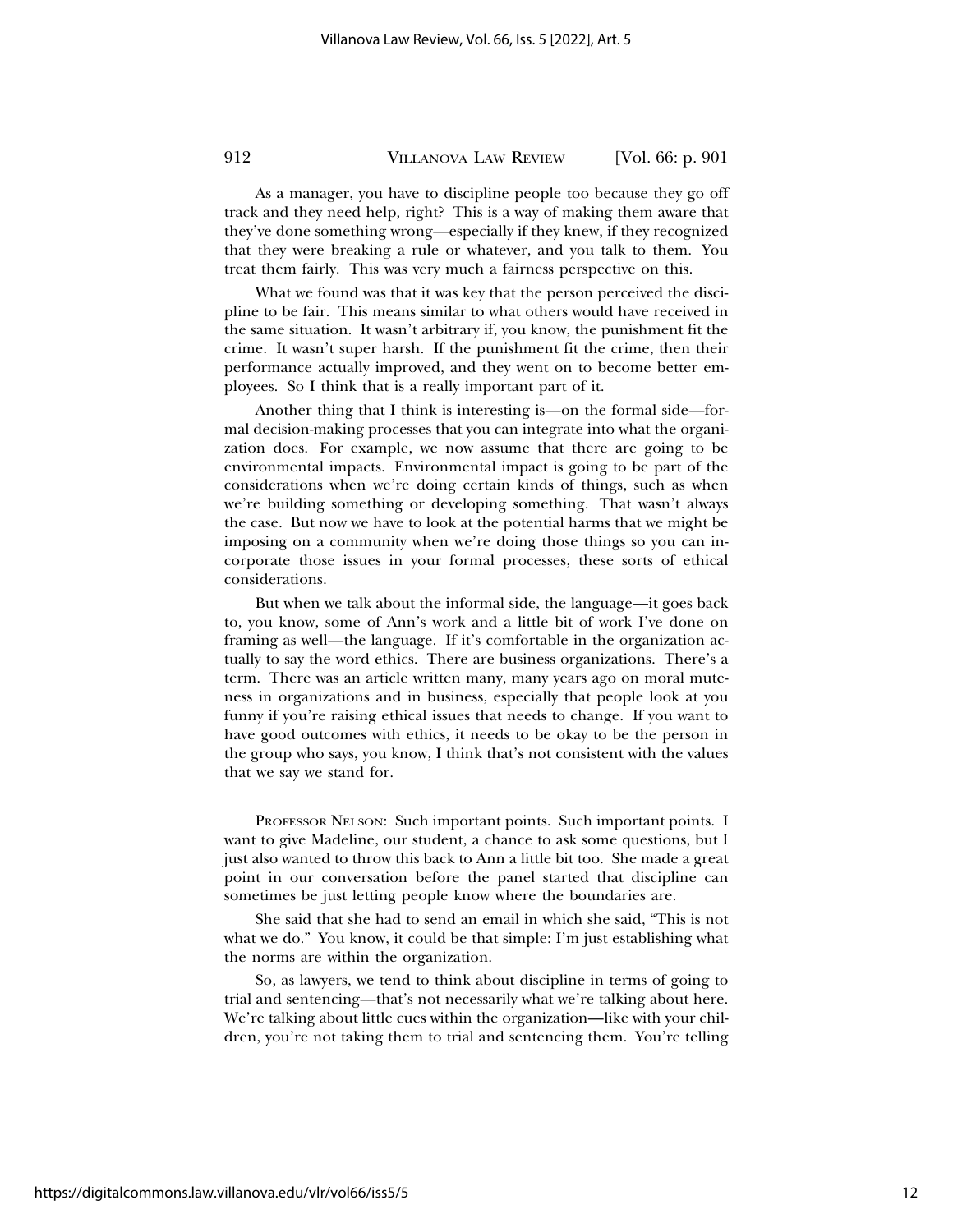them things like, "Eat with a knife and fork." Why? Because that's what we do. And that's the context in some of this.

DR. TENBRUNSEL: I would say that what Niki is describing is really an informal sanction. It's not "I'm going to report you for doing that," but simply saying that these are the norms, let me remind you of them. But I think Linda's point is really well taken, and that is organizations and law firms go astray because they rely on the bad apple theory. You're bad so we're going to severely punish you and kick you out. And if the research that everyone on this panel and many more people believe is true—which I we believe that it is—then it's a whole lot more to do with the interaction between that person and the situation and all the factors we've been talking about.

Getting rid of the "bad apples" might make you feel happy, and feel like, "Hey, I've solved the problem." But you're just going to be right back in the same situation when a different person is in that exact same situation, and thus may behave the same way. A better approach is to adopt a learning approach: what went wrong? What do we need to fix? This focus might change the punitive focus of the organization.

DR. DEN NIEUWENBOER: Yes, can I just add really quickly before we end. So in Wells Fargo . . . .

PROFESSOR NELSON: Maddie, we're going to get to you! We are!

DR. DEN NIEUWENBOER: In Wells Fargo, they fired five-thousand three hundred people for unethical behavior, and to Ann's point, it actually made them feel like their systems were working, so it didn't just make them feel good. They actually thought: we've got our organization covered. We're okay. We don't need to worry about anything. So this bad apples approach—and not just in unethical behavior, but in many cases— I think it's actually sort of backfiring because it makes you feel good. And yes, you think that processes work, and you can totally ignore the actual problem that underlies all of the things that are happening.

Okay, so that was it, now questions?

PROFESSOR NELSON: Questions, so thank you guys. Thank you guys.

Dr. Treviño: I want to make two really quick  $\dots$ .

PROFESSOR NELSON: Maddie, get ready.

DR. TREVIÑO: So, building on what Niki said, so when there's a problem like they had at Wells Fargo, you need to get to the root cause, right? Not just identify the bad apples. And—they eventually did when they